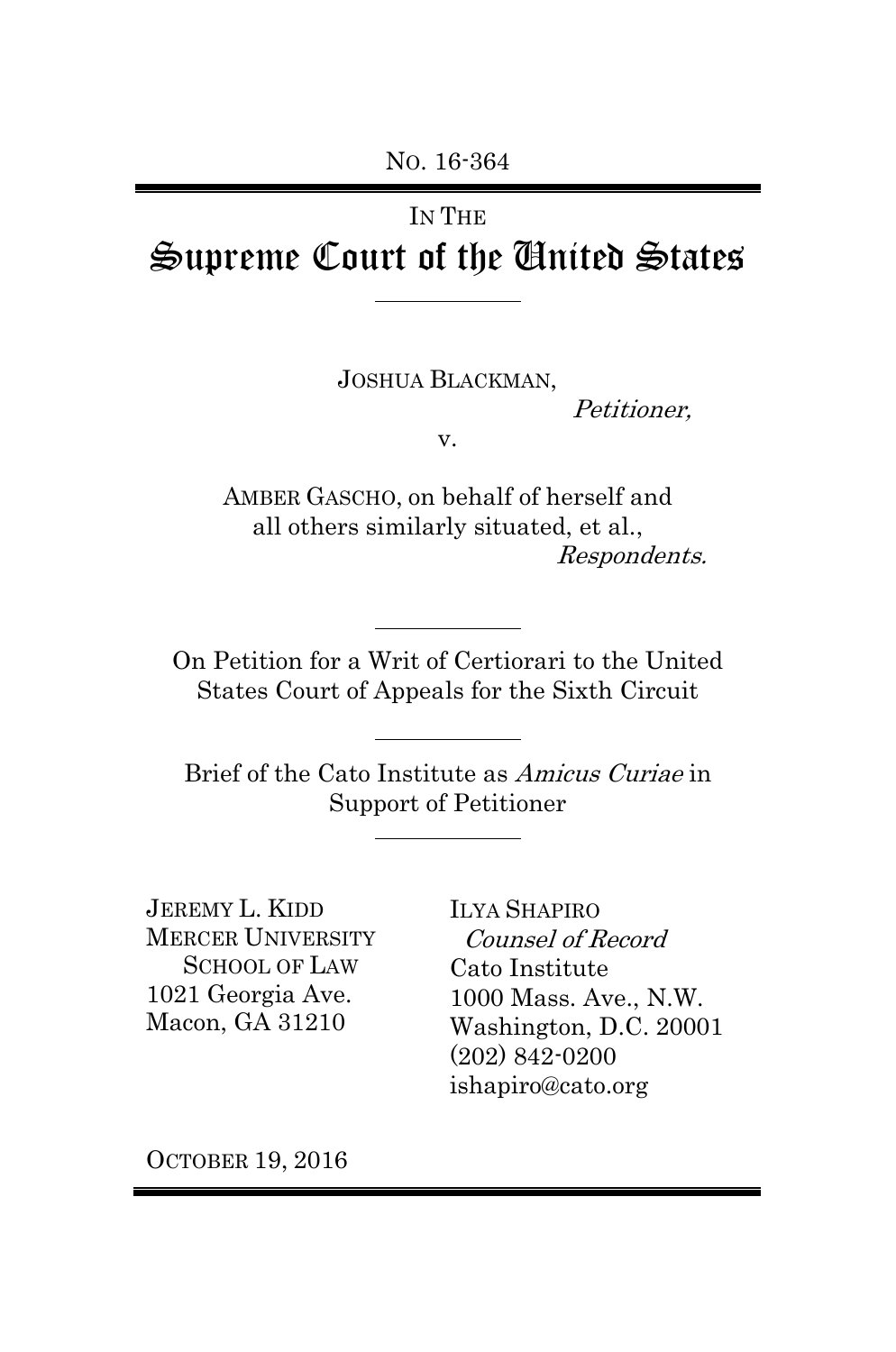#### **QUESTION PRESENTED**

Federal Rule of Civil Procedure 23(e)(2) requires that a settlement that binds class members be "fair, reasonable, and adequate." In this case, the Sixth Circuit upheld approval of a "claims-made" settlement that provided zero compensation for over ninety percent of class members. The court upheld the district court's decision to modify the fee award in a methodologically unsound way, choosing a participation rate half-way between the actual rate and full participation. Breaking with the Third, Seventh, and Ninth Circuits, the Sixth Circuit held that the district court was justified in using this ad hoc method to approve a fee award that comprised 60 percent of the total cash recovery of the settlement. The question presented is:

In a class action settlement providing relief only to class members who submit claims, do the Due Process Clause of the Fifth Amendment and Fed. R. Civ. P. 23(e)(2) provide any meaningful limitation on the ability of class counsel to enrich themselves without actual or expected benefit to absent class members who will be deprived of their legal claims?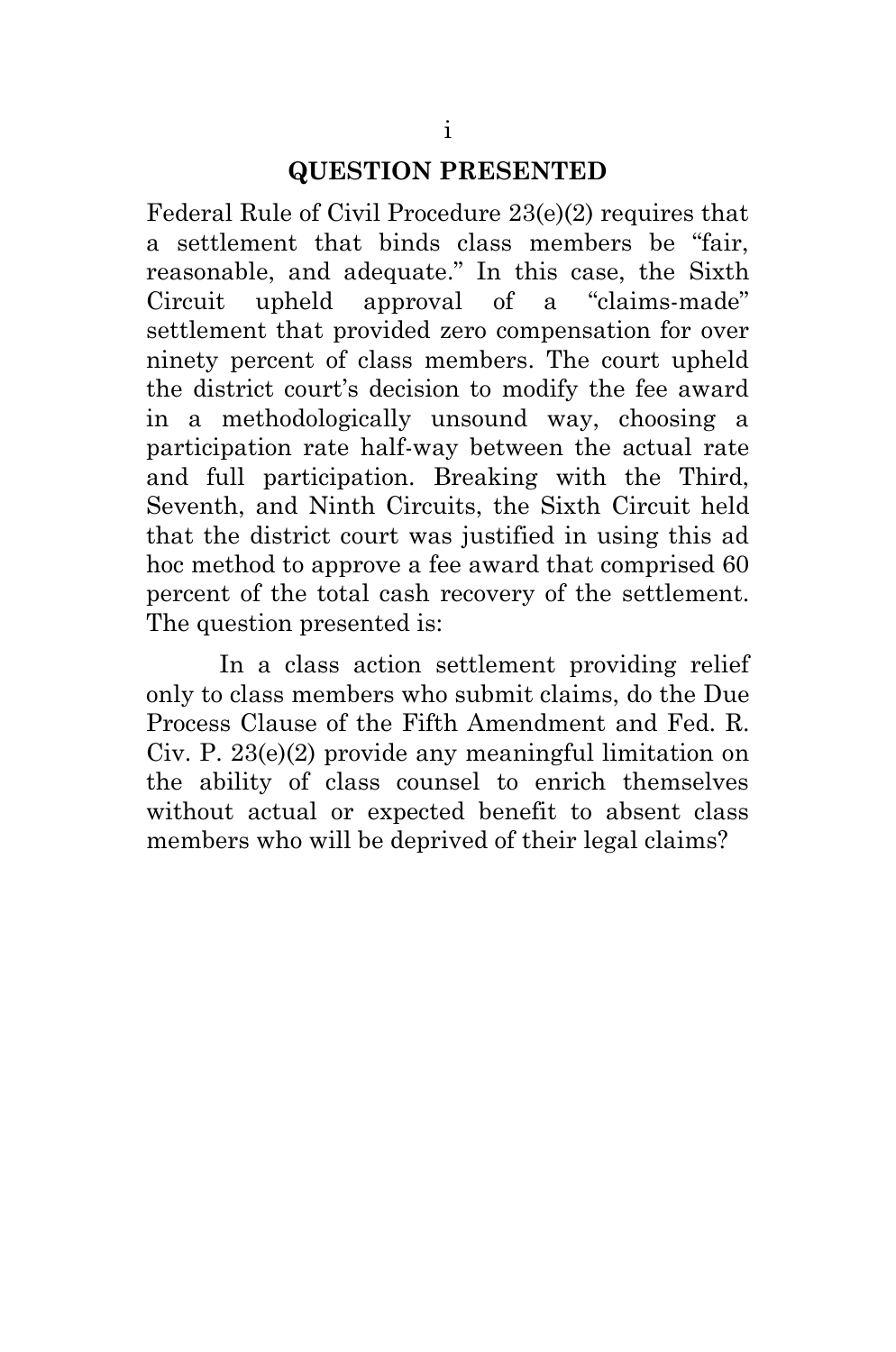## **TABLE OF CONTENTS**

## **Page**

| INTEREST OF AMICUS CURIAE 1                                                                                                                                                                    |
|------------------------------------------------------------------------------------------------------------------------------------------------------------------------------------------------|
|                                                                                                                                                                                                |
| <b>ARGUMENT: WITHOUT MEANINGFUL</b><br><b>JUDICIAL OVERSIGHT OF PROPOSED</b><br>CLASS-ACTION SETTLEMENTS, CLASS<br>MEMBERS ARE DEPRIVED OF THEIR LEGAL<br>CLAIMS WITHOUT DUE PROCESS OF LAW  3 |
| A. Present opt-out mechanisms for class-action<br>participation result in effectively zero                                                                                                     |
| B. Without meaningful class participation,<br>class actions are rife with principal-agent                                                                                                      |
| C. Self-dealing will often take the form of<br>collusion with defendants, to the detriment                                                                                                     |
| D. Rule $23(e)(2)$ 's "rigorous analysis" provides<br>a bare-minimum check on class-counsel                                                                                                    |
| E. Courts should fulfill their Rule 23 duties<br>and avoid due-process deprivations  11                                                                                                        |
|                                                                                                                                                                                                |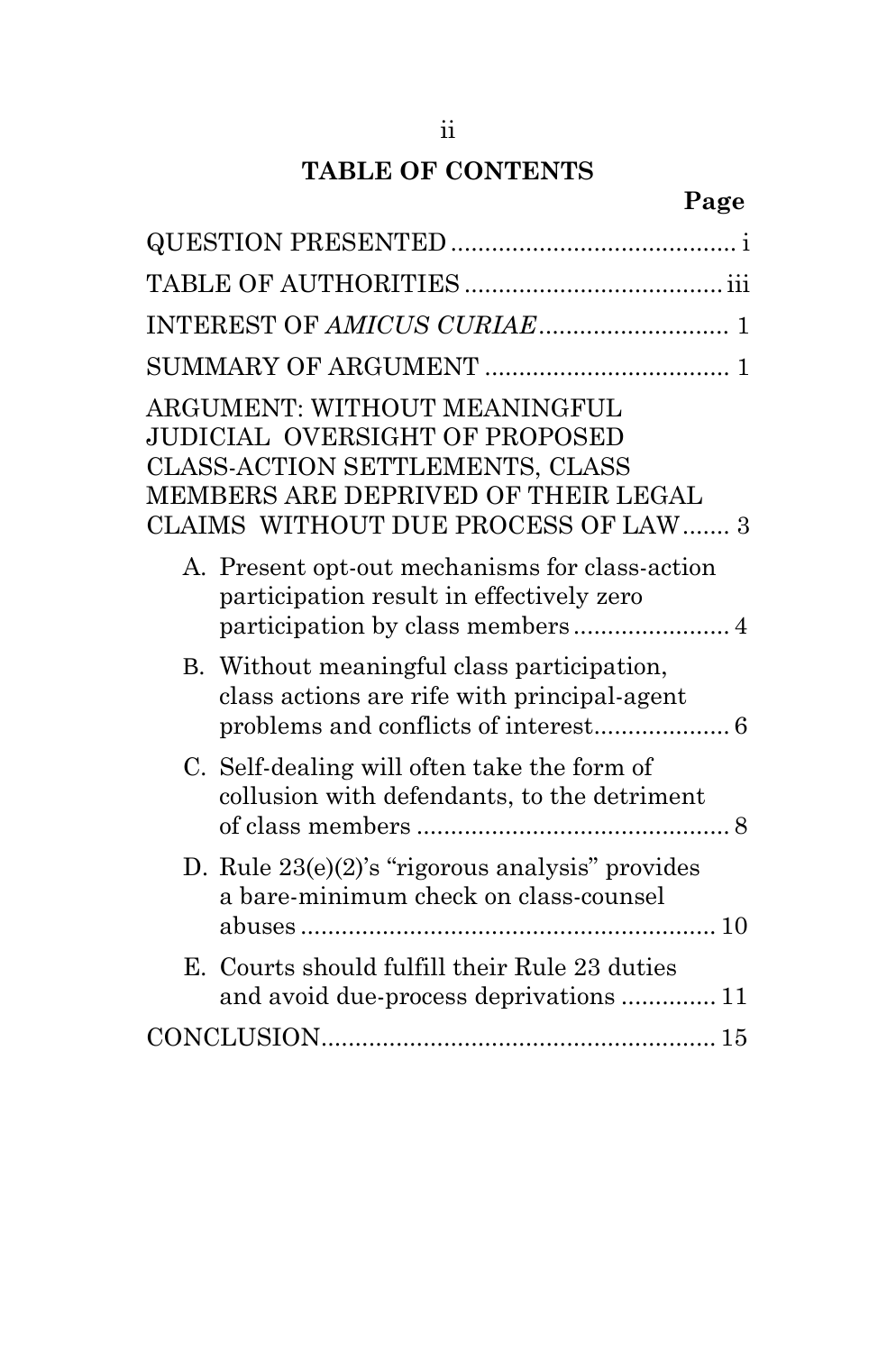#### **TABLE OF AUTHORITIES**

**Cases**

#### **Page(s)**

# *Arch v. American Tobacco Corporation, Inc.*, 175 F.R.D. 469 (E.D. Pa. 1997).............................. 8 *Castaneda v. Partida*, 430 U.S. 482 (1977).............................................. 13 *Eubank v. Pella Corp.*, 753 F.3d 718 (7th Cir. 2014)................................ 12 *Feinstein v. Firestone Tire and Rubber Co.*, 535 F. Supp. 595 (S.D.N.Y. 1982).......................... 8 *Gascho v. Global Fitness*, 822 F.3d 269 (6th Cir. 2016).........................*passim Hansberry v. Lee*, 311 U.S. 32 (1940).................................................. 6 *Hazelwood* School Dist. v. United States, 433 U.S. 299 (1977).............................................. 13 *In re Bluetooth* Headset Products Liab. Litig., 654 F.3d 935 (9th Cir. 2011)................................ 11 *Kreuger v. Wyeth, Inc.*, No. 03-cv-2496, 2008 WL 481956 (S.D. Cal. Feb. 19, 2008). .......... 8 *Malchman v. Davis*, 761 F.2d 893 (2d Cir. 1985) ................................. 10 *Mirfasihi v. Fleet Mortg. Corp.*, 356 F.3d 781 (7th Cir. 2004).................................. 9 *Oxford Health Plans LLC v. Sutter*, 133 S. Ct. 2064 (2013)............................................ 5 *Pearl v. Allied Corporation*,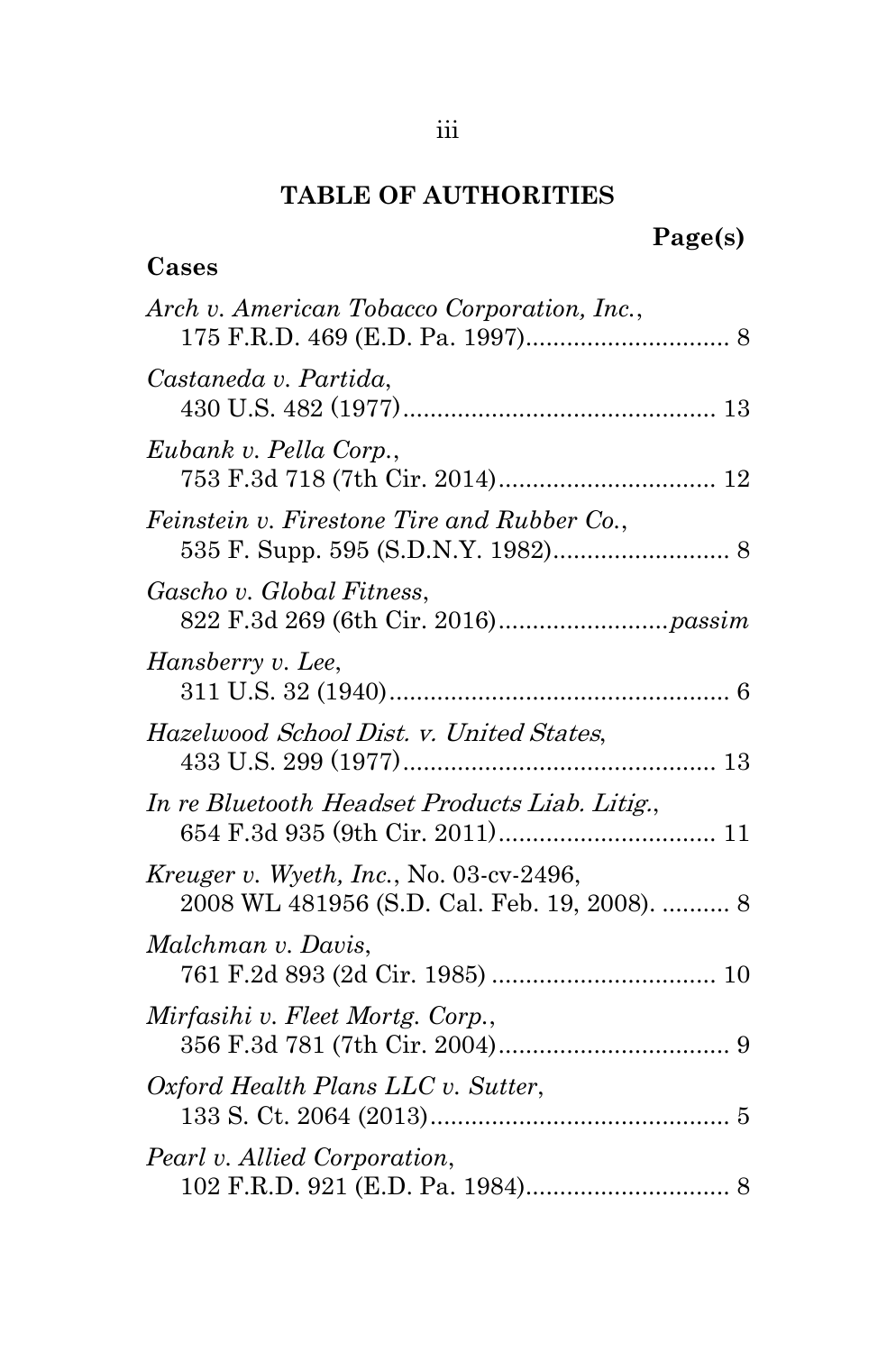| Phillips Petroleum Co. v. Shutts,   |  |
|-------------------------------------|--|
| Richards v. Jefferson County, Ala., |  |
| Standard Fire Ins. Co. v. Knowles,  |  |
| Sullivan v. DB Investments,         |  |
| Wal-Mart Stores, Inc. v. Dukes,     |  |
|                                     |  |

## **Constitutional Provisions**

|--|--|--|--|--|--|

# **Statutes & Regulations**

| Class Action Fairness Act of 2005, |  |
|------------------------------------|--|
|                                    |  |
|                                    |  |
|                                    |  |

## **Other Authorities**

| Christopher R. Leslie, The Significance of Silence: |  |
|-----------------------------------------------------|--|
| Collective Action Problems and Class Action         |  |
|                                                     |  |
| Daniel Fisher, Banner Ads Are a Joke in the Real    |  |
| World, But Not In Class-Action Land,                |  |
|                                                     |  |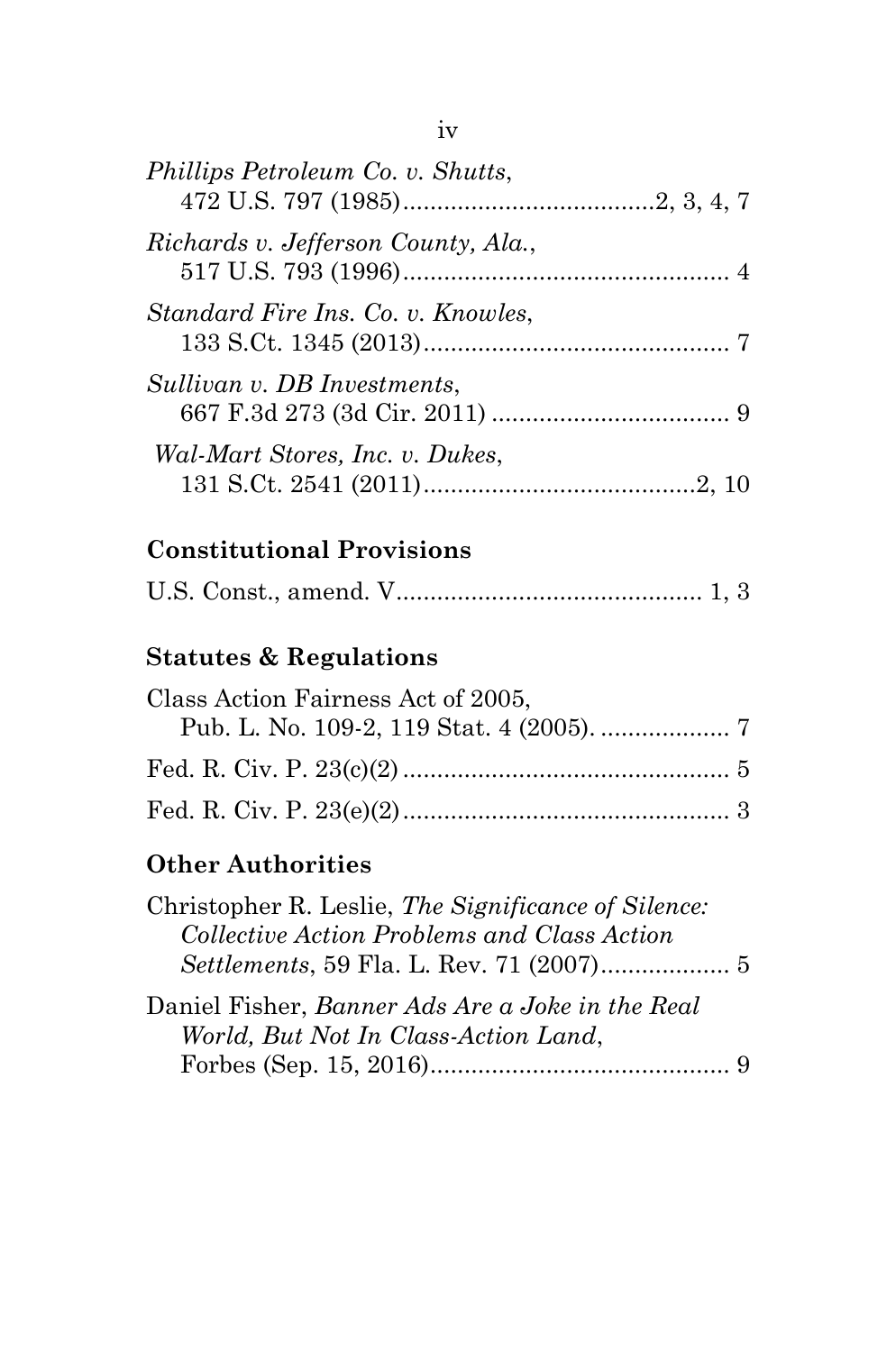#### **INTEREST OF** *AMICUS CURIAE***<sup>1</sup>**

The Cato Institute is a nonpartisan public policy research foundation dedicated to individual liberty, free markets, and limited government. Cato's Center for Constitutional Studies helps restore the principles of constitutional government that are the foundation of liberty. To those ends, Cato publishes books, studies, and the annual *Cato Supreme Court Review*, conducts conferences and forums, and files *amicus* briefs. This case concerns Cato because it involves a threat to the integrity of the adversarial legal system and thus to constitutional due process.

#### **SUMMARY OF ARGUMENT**

Depriving class members of their legal claims without compensation is a violation of their constitutional rights. Specifically, the Fifth Amendment's Due Process Clause protects class members' right both to adequate representation and to pursue their legal claims against the defendant. The nature of class action lawsuits may make it inevitable that some absent class members may have their legal claims disposed of without compensation or consent, but due process and the Federal Rules of Civil Procedure require a rigorous review by federal courts to minimize the risks of that deprivation.

The opt-out mechanism currently used to govern class actions results in minimal-to-no participation by class members. As a result of lax supervision by

 $\overline{a}$ 

<sup>1</sup> Rule 37 Statement: All parties were timely notified of and have consented to the filing of this brief. No party's counsel authored this brief in whole or in part and no person or entity other than *amicus* funded its preparation or submission.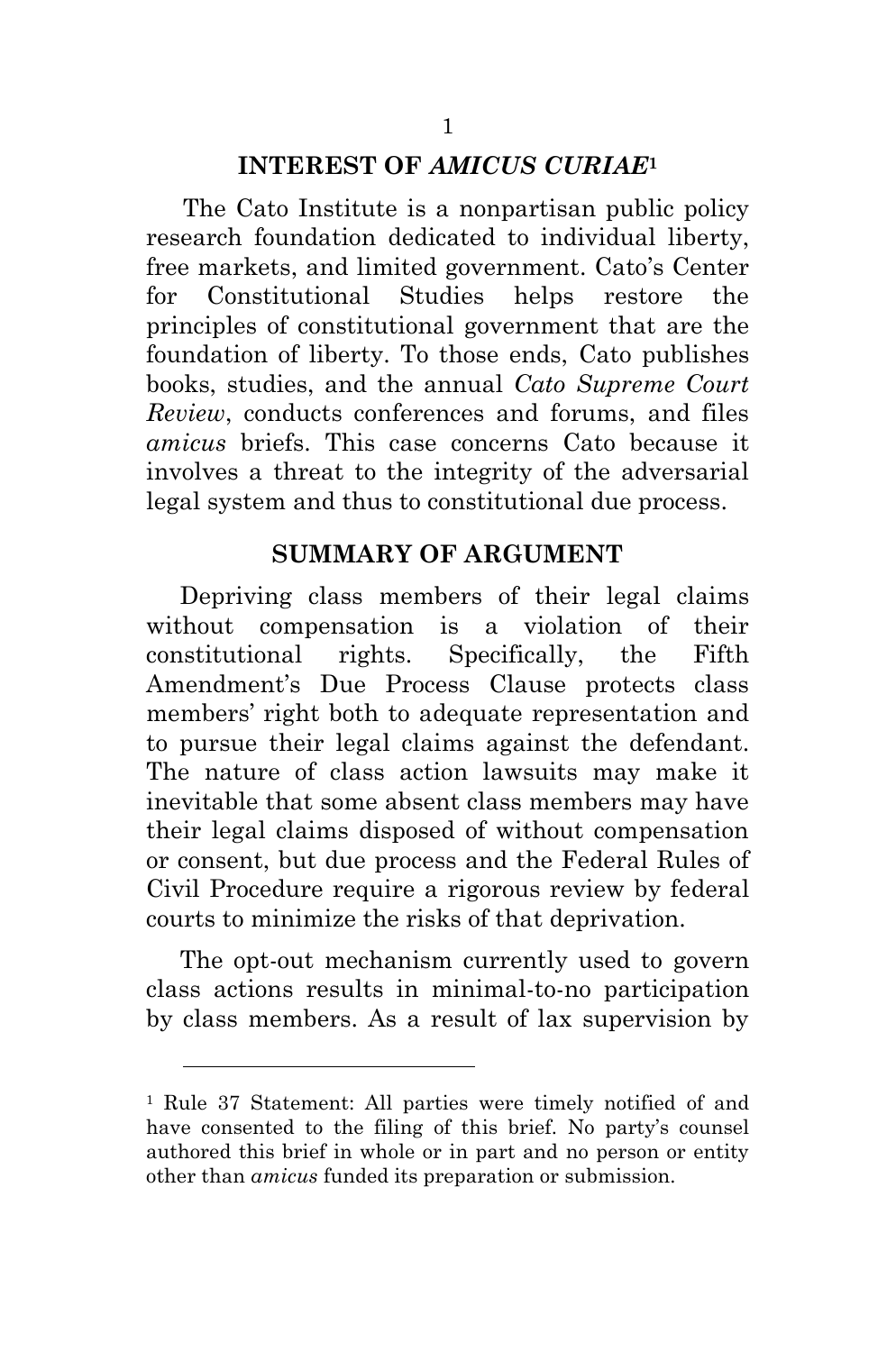the class, class counsel are free to engage in selfdealing and collusion with defendants, selling class claims at a steep discount while maintaining high attorney fees. A "claims-made" settlement facilitates that collusion by allowing defendants to dispose of the claims of a broad class while only compensating the small percentage of class members who file the required paperwork. Class counsel also want a large class to justify a large fee award, even when they know that much of the class will not be compensated.

Class members' due-process rights are violated because the actions of class counsel fall short of the adequate representation guaranteed by the Constitution. *Phillips Petroleum Co. v. Shutts*, 472 U.S. 797, 812 (1985). These rights are also implicated by the judiciary's complicity in the deprivation of legitimate legal claims without compensation and without meaningful opportunity to consent. To remedy this unfortunate dynamic, courts must apply a "rigorous analysis" under Rule 23 to forestall a wholesale deprivation of class members' due-process rights. *Wal-Mart Stores, Inc. v. Dukes*, 131 S.Ct. 2541, 2552 (2011). In the context of a "claims-made" settlement, that rigorous analysis must include rejecting hypothetical full-participation assumptions and ad hoc, methodologically unsound decisions to establish a value for class recovery based on anything other than actual or expected participation.

Most importantly in the context of a cert. petition, the deprivation of all of these rights is not limited to this case—or even to the Sixth Circuit—but will be suffered by class members nationwide, as class counsel file claims in the jurisdiction that exercises the least scrutiny over potential self-dealing.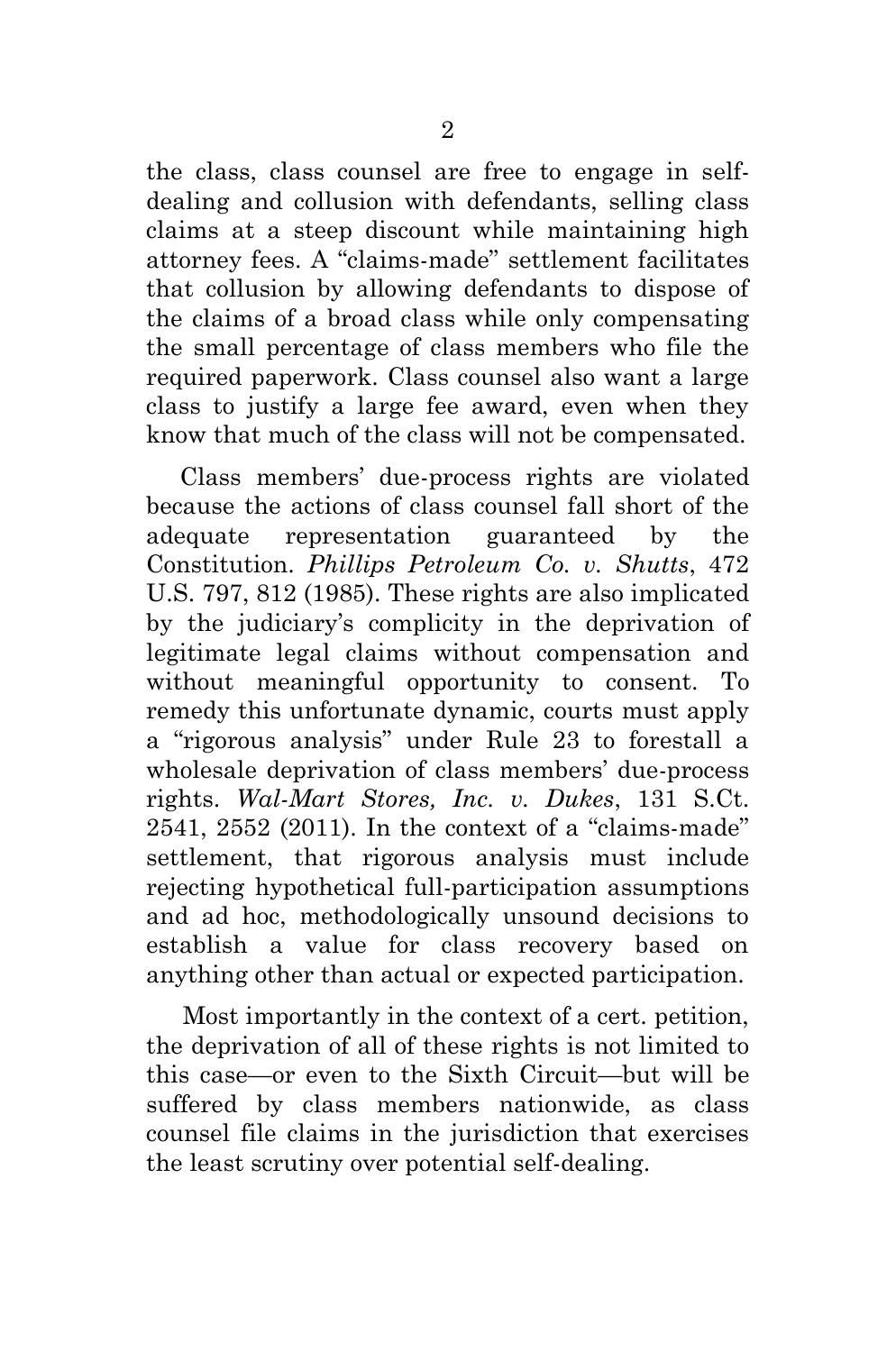#### **ARGUMENT**

### **WITHOUT MEANINGFUL JUDICIAL OVERSIGHT OF PROPOSED CLASS-ACTION SETTLEMENTS, CLASS MEMBERS ARE DEPRIVED OF THEIR LEGAL CLAIMS WITHOUT DUE PROCESS OF LAW**

The Fifth Amendment's Due Process clause protects the right of individuals to their liberty and property. Few forms of property are as crucial to a free society as the right to pursue legitimate legal claims, seeking a redress of wrongs. Similarly, while there is no right to counsel in civil litigation, the Court has said that due process includes the right of litigants to have their claims adequately represented by whatever counsel is bringing claims on their behalf. *Shutts*, 472 U.S. at 812.

The current opt-out regime governing federal class actions raises serious due-process concerns by allowing named plaintiffs, class counsel, and defendants to dispose of the legal claims of absent class members without meaningful consent. The only bulwark against this deprivation of property in federal court is the requirement that district courts approve "proposals [that] would bind class members" only after determining that the settlement is "fair, reasonable, and adequate." Fed. R. Civ. P. 23(e)(2).

Approval of a "claims-made" settlement that awards attorneys' fees based on class-participation rates above actual or expected rates leaves class members' interests protected only by the good will of class counsel and defendants. Disregarding *actual* participation rates in favor of *hypothetical* fullparticipation assumptions or an ad hoc, splitting-the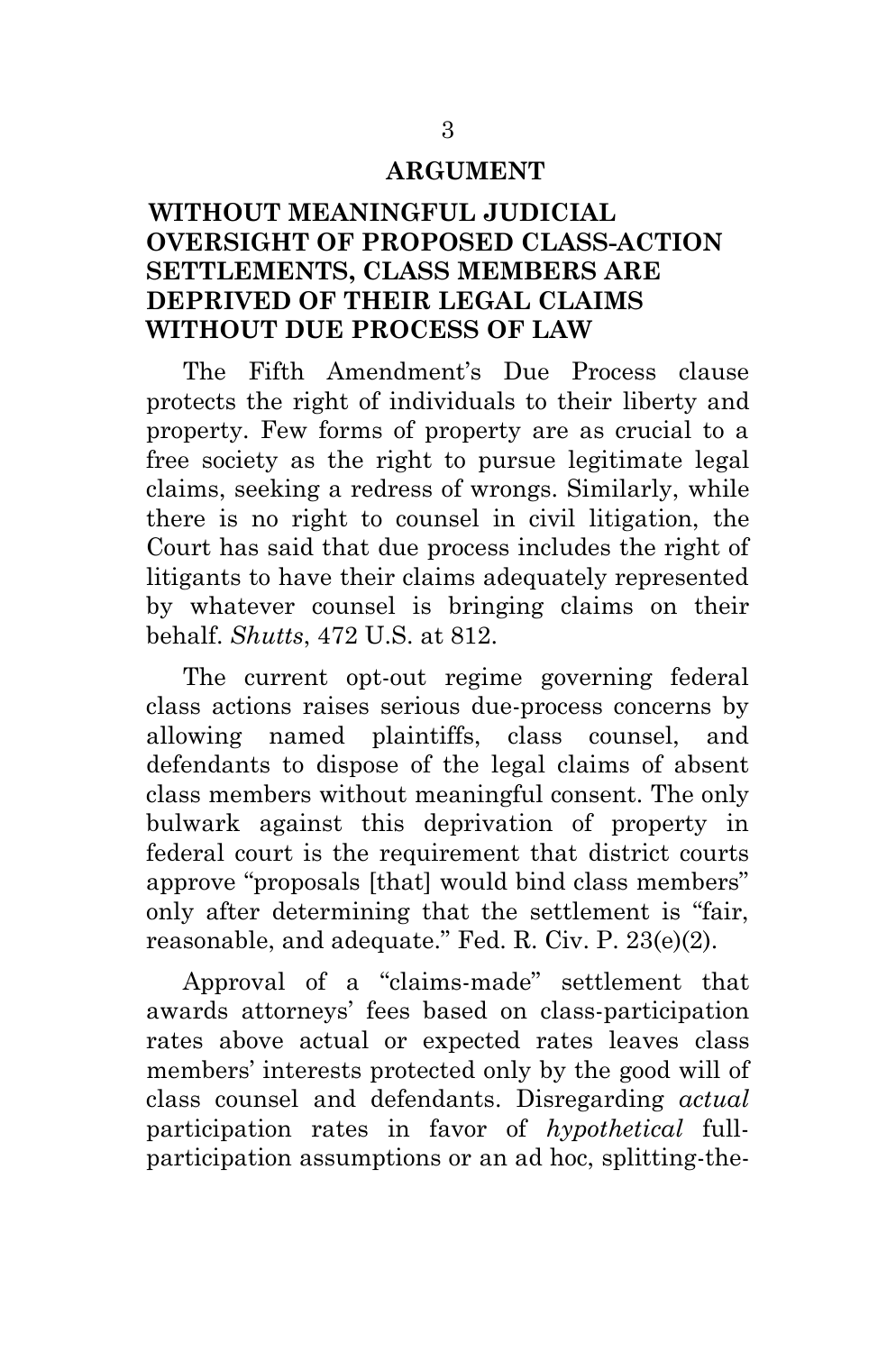difference methodology also provides strong incentives for class counsel and defendants to collude to the detriment of absent class members.

### **A. Present opt-out mechanisms for classaction participation result in effectively zero participation by class members.**

The evolution of class actions in U.S. courts has yielded a system where litigation is controlled by class counsel and defendants, bargaining over classcertification and settlement. Named plaintiffs are likely allowed to offer token input, as required by class counsel's professional obligation, but the vast majority of class members have no way of making their voices heard. This result is not surprising given the incentives faced by class counsel, but the typical lack of meaningful participation by absent class members suggests a systemic due-process problem.

The Court has stated that "due process requires at a minimum that an absent plaintiff be provided with an opportunity to remove himself from the class by executing and returning an 'opt out' or 'request for exclusion' form to the court." *Shutts*, 472 U.S. at 812. If due process protections are to be meaningful in this context, the absent plaintiffs' "opportunity" must be meaningful. The *Shutts* Court said as much as it described a Kansas opt-out statute and concluded that the opportunities afforded plaintiffs were "by no means *pro forma*" and that the Constitution required no more protection for plaintiffs who could be "presumed to consent to being a member of the class by his failure to [affirmatively opt out]." *Id*. at 813. See also *Richards v. Jefferson County, Ala.*, 517 U.S. 793, 799 (1996) ("the right to be heard ensured by the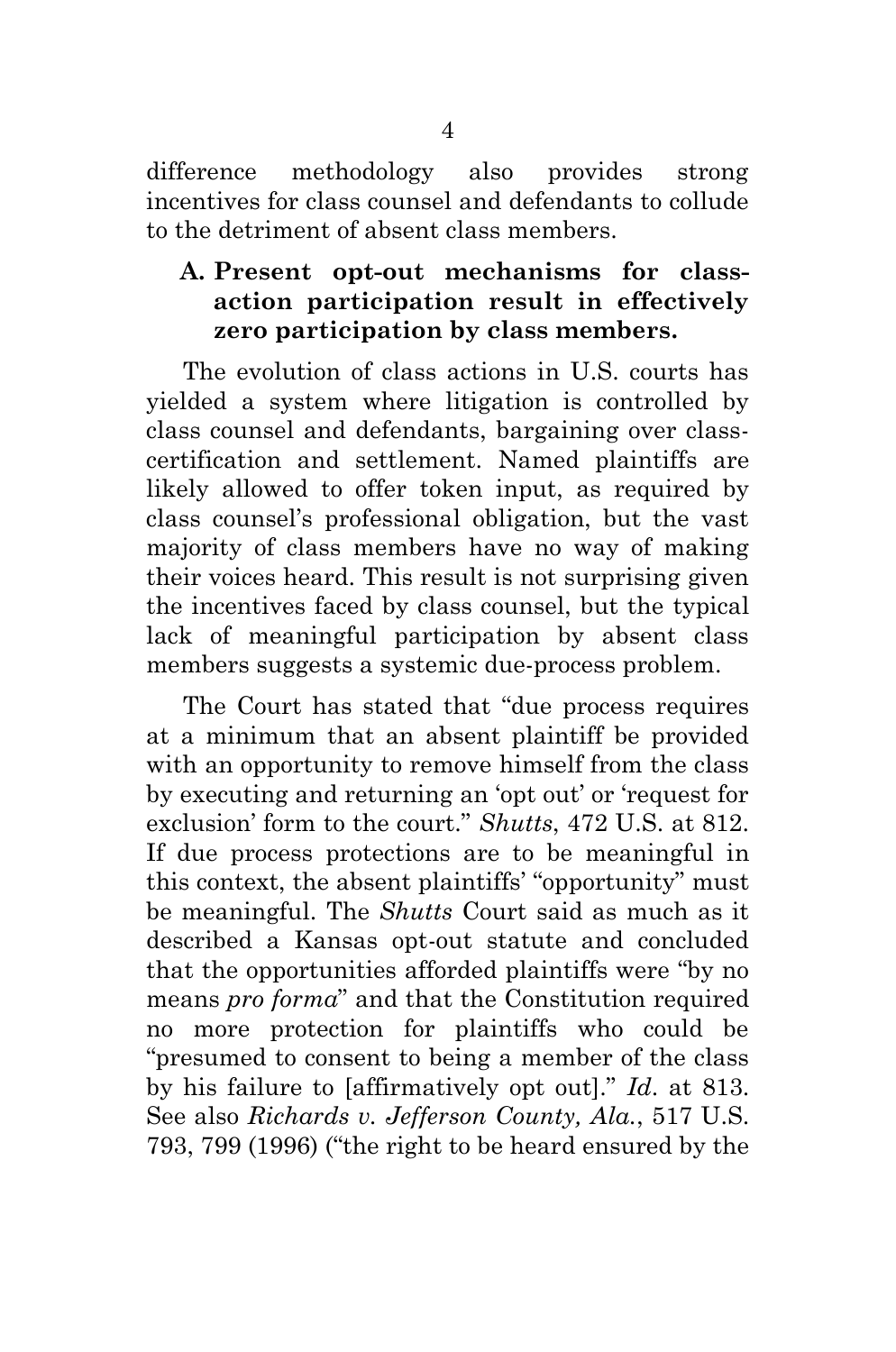guarantee of due process has little reality or worth unless one is informed that the matter is pending and can choose for himself whether to appear or default, acquiesce or contest").

Rule 23 provides that class members be notified of the lawsuit, ostensibly providing class members with an opportunity to become informed about their legal claims and participate meaningfully in legal proceedings. Fed. R. Civ. P. 23(c)(2). This rule is the theoretical foundation for concluding that class members can be presumed to have consented to being part of the class. That foundation falls apart, however, when subjected to a critical review under a practical lens. *See generally* Christopher R. Leslie, *The Significance of Silence: Collective Action Problems and Class Action Settlements*, 59 Fla. L. Rev. 71 (2007). *See also Oxford Health Plans LLC v. Sutter*, 133 S. Ct. 2064, 2071-72 (2013) (Alito, J., concurring) (inaction in response to a class arbitration opt-out form is not consent).

Having suffered relatively small injuries, class members have little incentive to learn of the existence of class actions in which they may have legal interests. Class counsel, meanwhile, having already assembled their named plaintiffs, have no incentive to provide meaningful notice to the rest of the class. As a result, when notices arrive at class members' homes, they resemble little more than the piles of junk mail that most people receive daily. (Anecdotally, undersigned counsel have experienced this phenomenon in our own households.) Most class members, not being on the lookout for class action "opportunities," will dispose of such notices without any comprehension of the fact that they have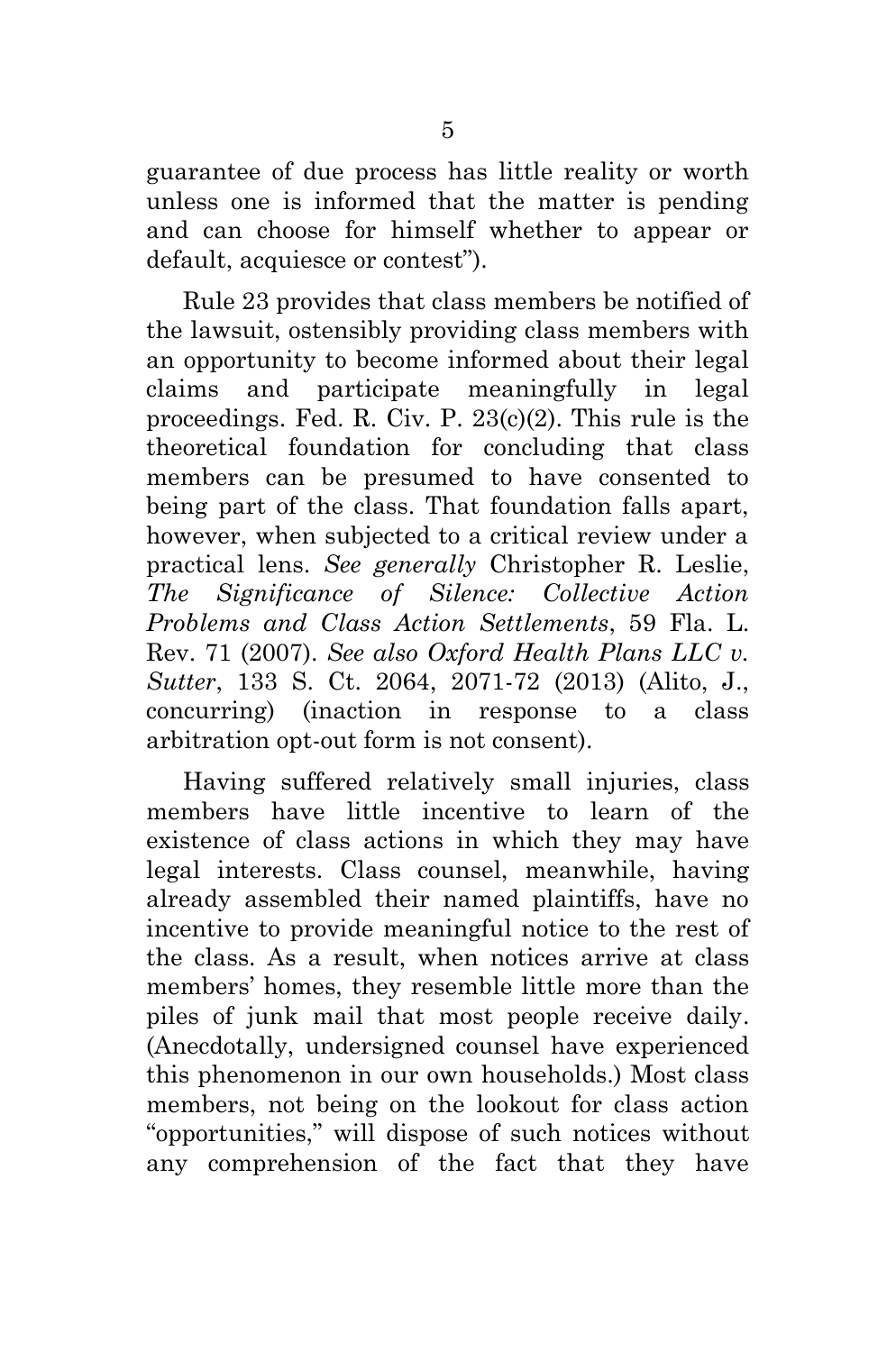forfeited their right to opt out. Class counsel are then able to proceed with the case unencumbered by an informed and participating class that could object to the uncompensated extinguishing of its legal claims.

### **B. Without meaningful class participation, class actions are rife with principal-agent problems and conflicts of interest.**

The attorney-client relationship is a classic case of the principal-agent relationship. As with all such relationships, the most difficult task is to constrain the agent's self-interest, especially where the agent has a significant informational advantage over the principal. Standards of professional ethics, enforced by state bar associations, provide some constraint on lawyers' tendencies to enrich themselves at the expense of their clients but, as shown by the number of disciplinary actions commenced each month, are often not enough. As unfortunate as this truth is, the situation becomes even more problematic when the agent (class counsel) is aware that the vast majority of the principals (class members) are not monitoring his actions. Indeed, most of these "principals" are unaware of the existence of the "agent" or the fact that he is acting in their names and binding them.

Because class counsel need not worry about class members' involving themselves in the litigation, they are largely free to pursue their own interests, even when doing so prejudices the interests of absent class members. The Court has previously stated that due process is violated when the named plaintiffs' interests are in line with those of the defendant, rather than the absent class members. *Hansberry v. Lee*, 311 U.S. 32, 45-46 (1940). Self-dealing by class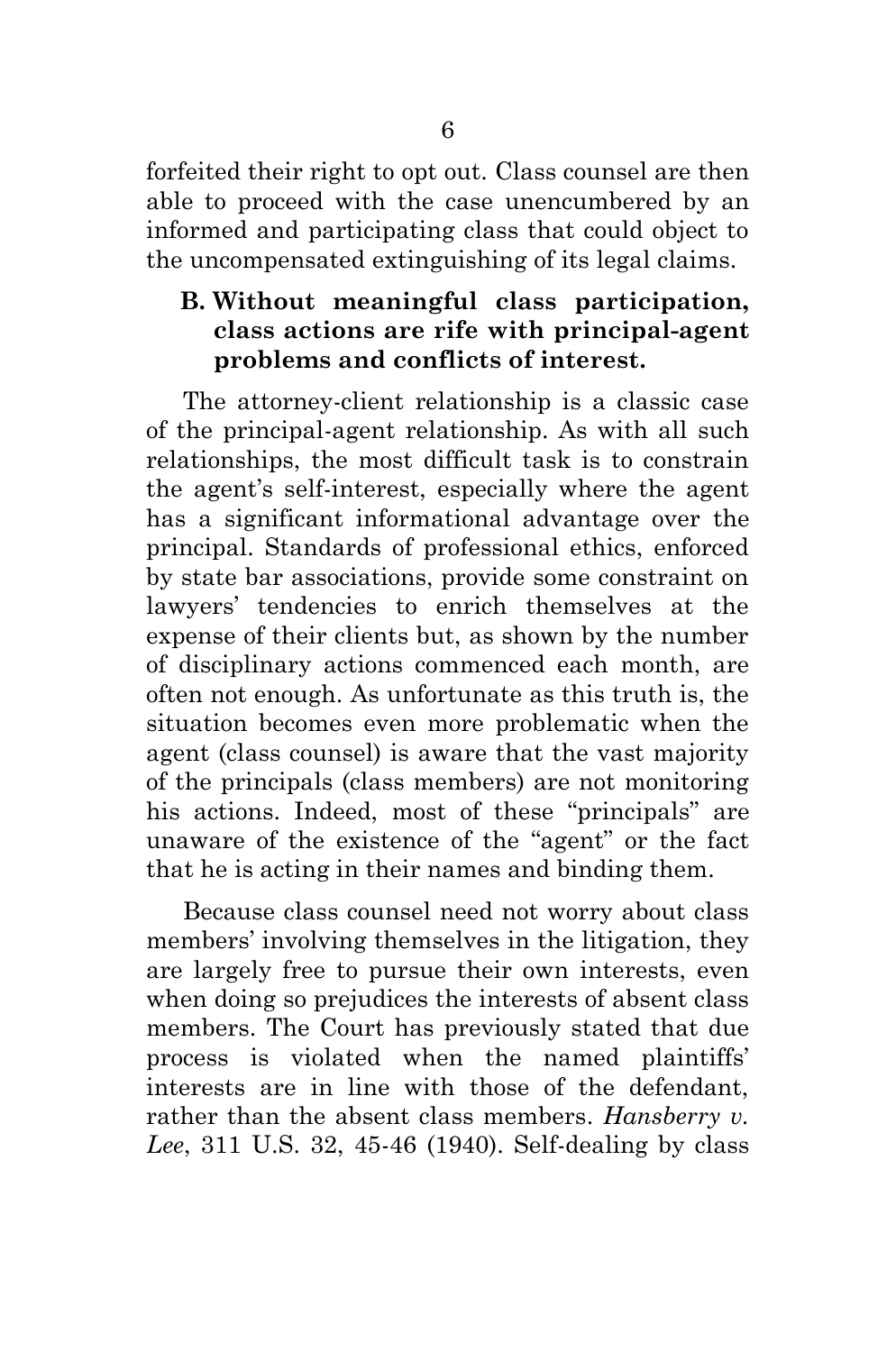counsel, especially in collusion with defendants, violates the due-process rights of absent class members in precisely the same way.

Self-dealing on the part of class counsel could take a number of forms, including advancement of a political agenda, but it typically takes the form of pursuing larger attorney fees. One way that class counsel can inflate fee awards is to be over-inclusive when identifying the class. A larger class means more aggregated damages and thus larger fees.

Of course, the existence of incentives to engage in self-dealing does not mean that class counsel will do so, but there is plentiful evidence that class counsel engage in self-dealing, thereby failing to provide adequate representation to absent class members as required by due process. *Shutts*, 472 U.S. at 812. The Court has recently dealt with two such examples of self-dealing by class counsel. In *Dukes*, for example, the Court rejected an attempt to limit damages to back-pay claims in order to make the class action mandatory. *Dukes*, 131 S.Ct. at 2559. The Court rejected this self-interested attempt by class counsel because it would have precluded class members' compensatory damages claim. In *Standard Fire Ins. Co. v. Knowles*, 133 S.Ct. 1345, 1348-49 (2013), class counsel attempted to stipulate to less than \$5 million in damages, in order to avoid federal jurisdiction under the Class Action Fairness Act of 2005, Pub. L. No. 109-2, 119 Stat. 4 (2005). While the Court decided the case on other grounds, it acknowledged that the attempted stipulation would have reduced the value of class members' claims. *Knowles*, 133 S.Ct. at 1349. Lower courts have also rejected selective pleading, waiver, or abandonment of claims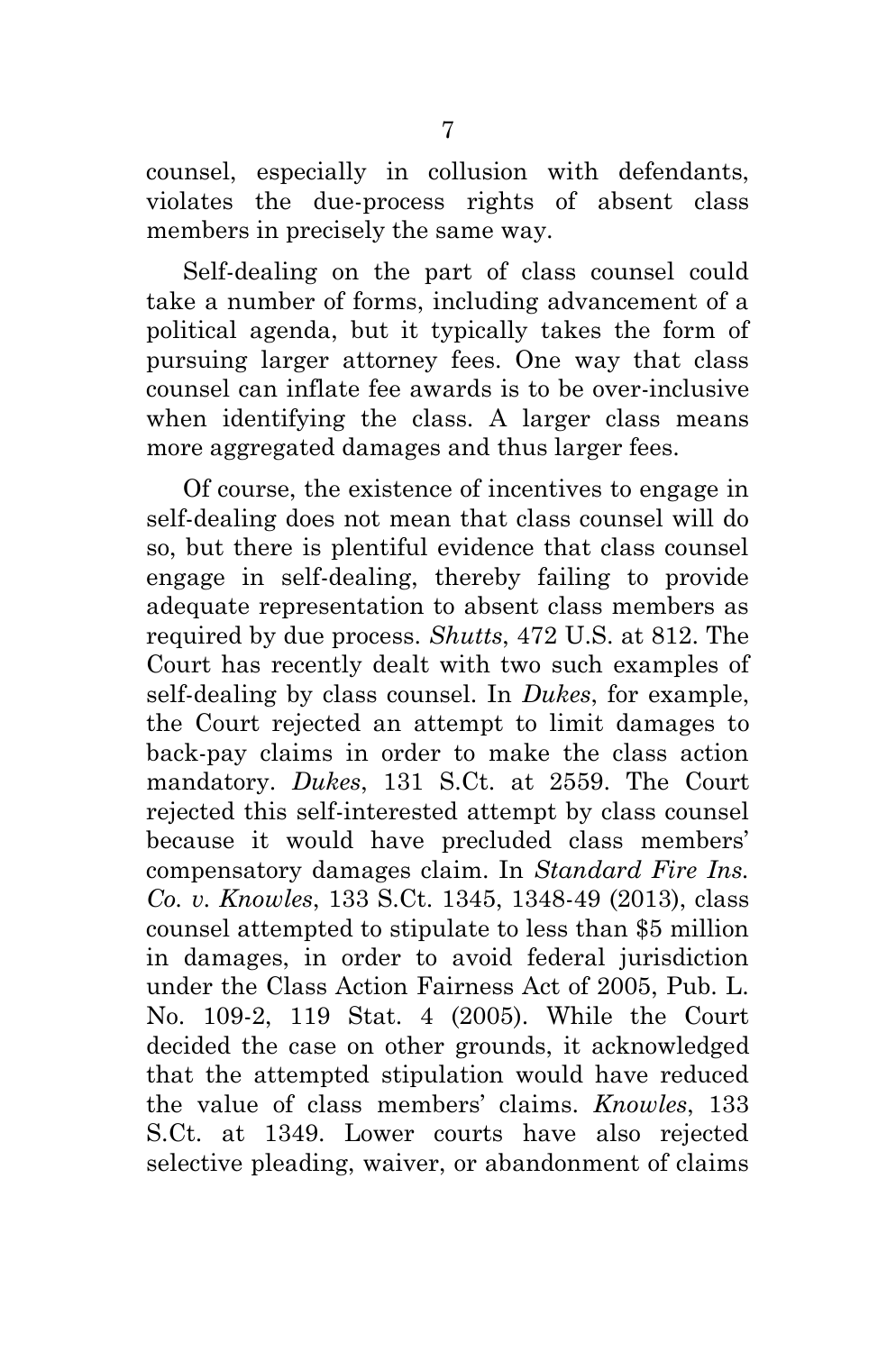in order to achieve class certification, even though doing so would impair class members' ability to raise abandoned claims later. *See*, *e.g.*, *Arch v. American Tobacco Corp., Inc.*, 175 F.R.D. 469, 479-80 (E.D. Pa. 1997); *Pearl v. Allied Corporation*, 102 F.R.D. 921, 922-23 (E.D. Pa. 1984); *Feinstein v. Firestone Tire & Rubber Co.*, 535 F. Supp. 595, 602 (S.D.N.Y. 1982); *Kreuger v. Wyeth, Inc.*, No. 03-cv-2496, 2008 WL 481956, at \*2-4 (S.D. Cal. Feb. 19, 2008).

Not every principal-agent problem or conflict of interest that arises in the class-action context is the result of class counsel's nefarious motives. For example, it is impossible to effectively communicate with the entire class, which will inevitably lead to some class members being disadvantaged. Courts should be aware of the strong potential for selfdealing by class counsel, however, and should refuse to condone it by certifying classes and approving settlements that appear self-serving. By reviewing class-certification requests and settlements with a skeptical eye, courts will be better able to protect the rights of class members to adequate representation.

## **C. Self-dealing will often take the form of collusion with defendants, to the detriment of class members.**

The danger of self-dealing is greater when there is an opportunity for class counsel to collude with defendants in reaching a settlement. Class counsel are motivated primarily by a desire to increase the size of their fee awards, while defendants want to minimize both the payout to the class and future legal exposure. The incentives of class counsel and defendants align in increasing the size of the class,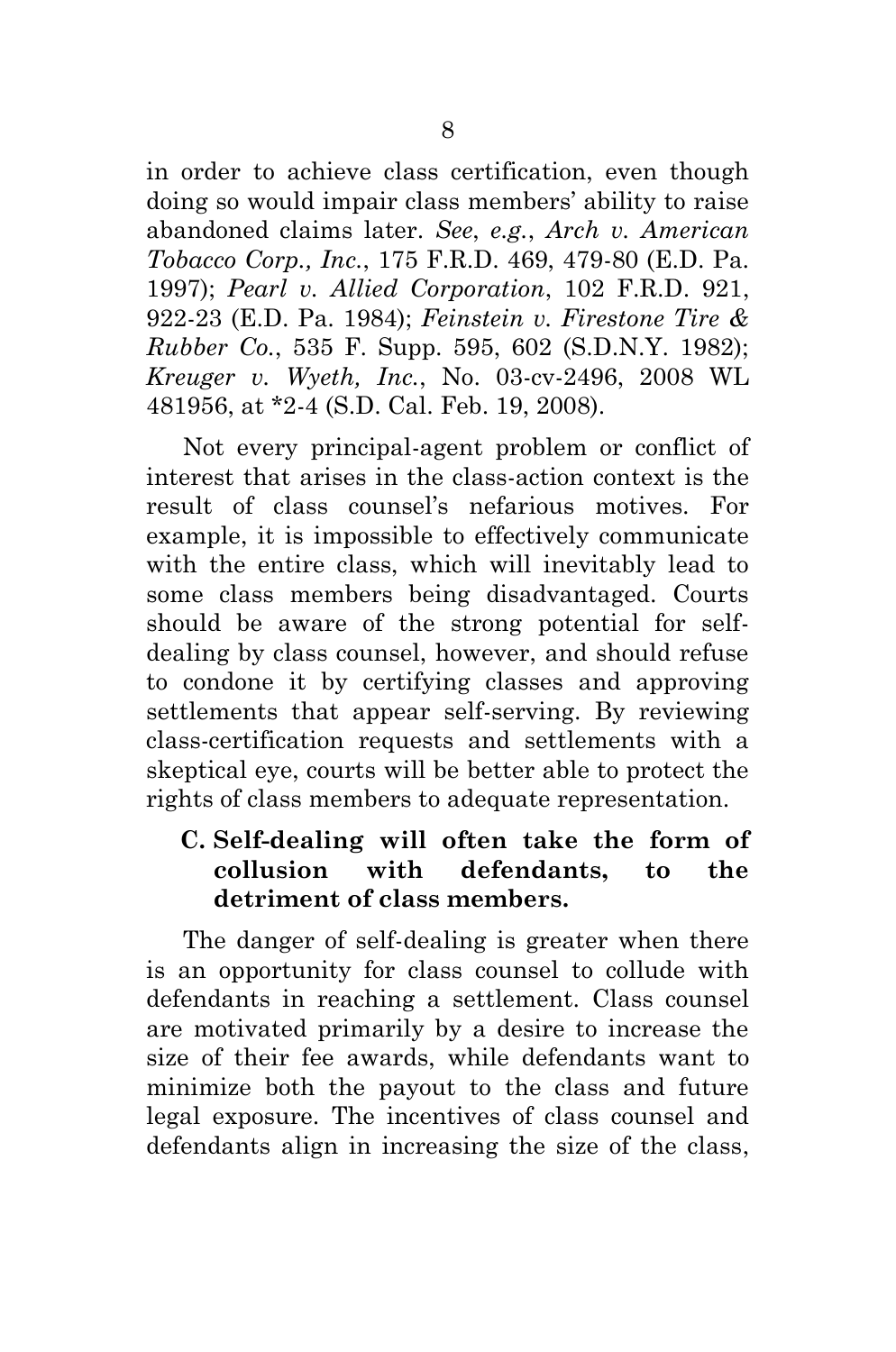most of whom will see their legal claims disposed of without compensation. *See Mirfasihi v. Fleet Mortg. Corp.*, 356 F.3d 781, 785 (7th Cir. 2004) (Posner, J.) ("Would it be too cynical to speculate that what may be going on here is that class counsel wanted a settlement that would give them a generous fee and Fleet wanted a settlement that would extinguish 1.4 million claims against it at no cost to itself?").

Few circumstances present such obvious threat of collusion as a "claims-made" settlement. In such a settlement, the defendant obtains a release of all class claims while only making payment to class members who successfully manage the process of filing the necessary claim paperwork. Fisher, *Banner Ads Are a Joke in The Real World, But Not in Class-Action Land,* Forbes (Sep. 16, 2016). It is well-known that very few class members will even attempt to obtain claims, *Sullivan v. DB Investments*, 667 F.3d 273, 329 n.60 (3d Cir. 2011) (en banc) (finding that response rates "rarely exceed seven percent"); *Gascho v. Global Fitness Holdings, LLC*, 822 F.3d 269, 296 (6th Cir. 2016) (Clay, J., dissenting) ("the median response rate in a study of consumer class actions was 5-8%"), and even fewer will be approved.

Defendants can agree to the settlement knowing that they will only pay a small fraction of the total claims. More importantly, defendants will push for a much larger class, knowing that they will likely pay less than 10 percent of all additional claims. Class counsel will also prefer to enlarge the class in order to justify a higher fee award. Their collusion will often be formalized in the settlement agreement, as in this case, with defendants agreeing not to object to class counsel's request for fees, *Id.* at 274, and any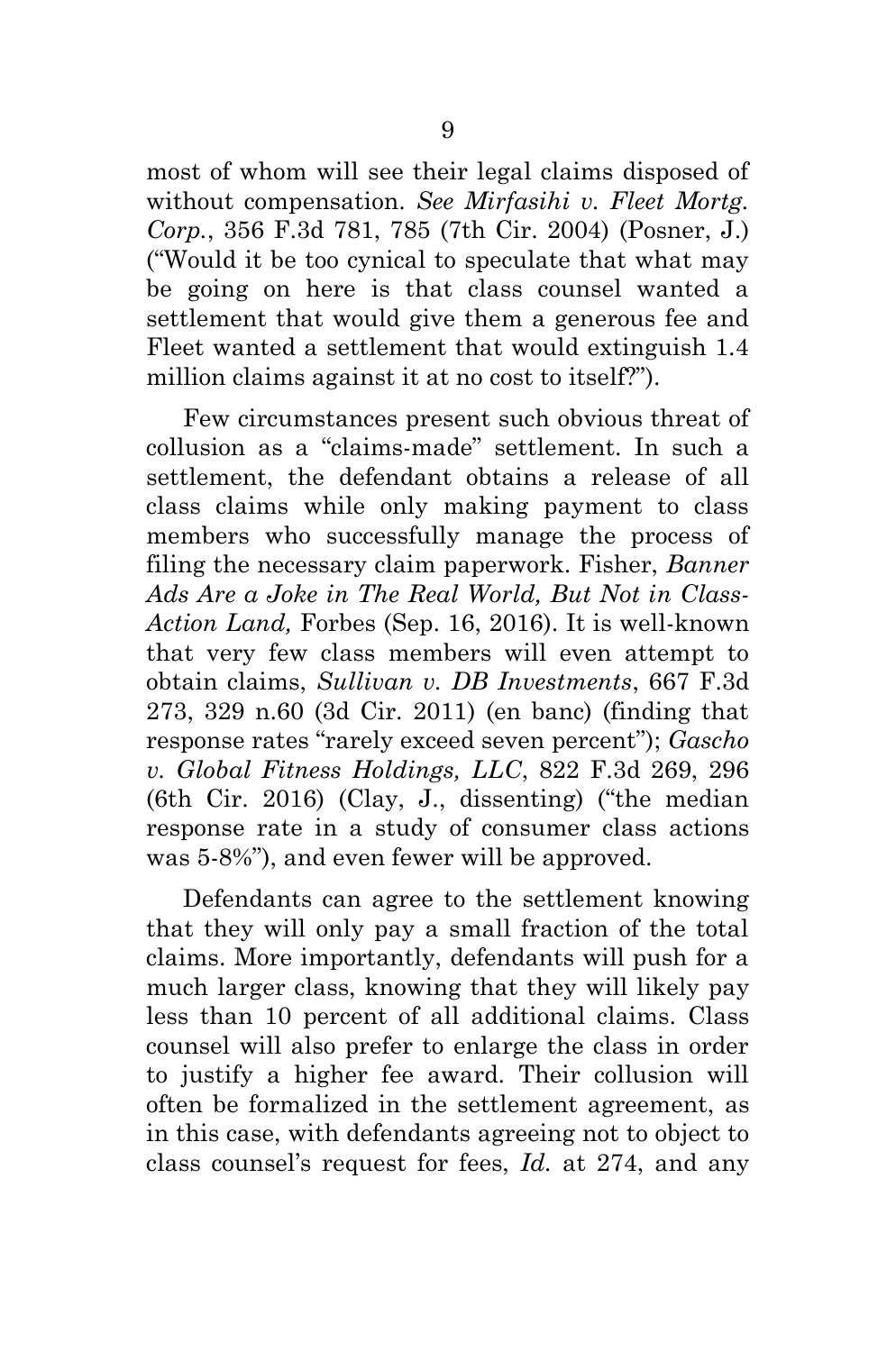reduction in fees reverting to the benefit of the defendant, rather than being distributed to the class. *Id. See also Malchman v. Davis*, 761 F.2d 893, 908 (2d Cir. 1985) (Newman, J., concurring) (finding that a clear sailing provisions "creates the likelihood that plaintiffs' counsel, in obtaining the defendant's agreement not to challenge a fee request within a stated ceiling, will bargain away something of value to the plaintiff class.").

## **D. Rule 23(e)(2)'s "rigorous analysis" provides a bare-minimum check on classcounsel abuses.**

Our current class-action regime raises significant due-process concerns, but it also contains a safeguard against actual due process violations, by requiring the trial court to engage in a "rigorous analysis" of the plaintiffs' claims. *Dukes*, 131 S.Ct. at 2552 ("Rule 23 does not set forth a mere pleading standard . . . certification is proper only if the trial court is satisfied, after a rigorous analysis, that the prerequisites of Rule 23(a) have been satisfied") (internal quotation marks omitted). While the Court in *Dukes* only needed to address the due-process requirements of the certification process, due-process violations are possible at all points in class-action litigation—and especially in the settlement context. The Court should therefore apply its "rigorous analysis" standard to the entirety of Rule 23.

A trial court that ignores its responsibilities under Rule 23, engaging in no review—or only cursory review—of class counsel's actions will further erode any remaining incentives for that counsel to consider and protect the due process rights of absent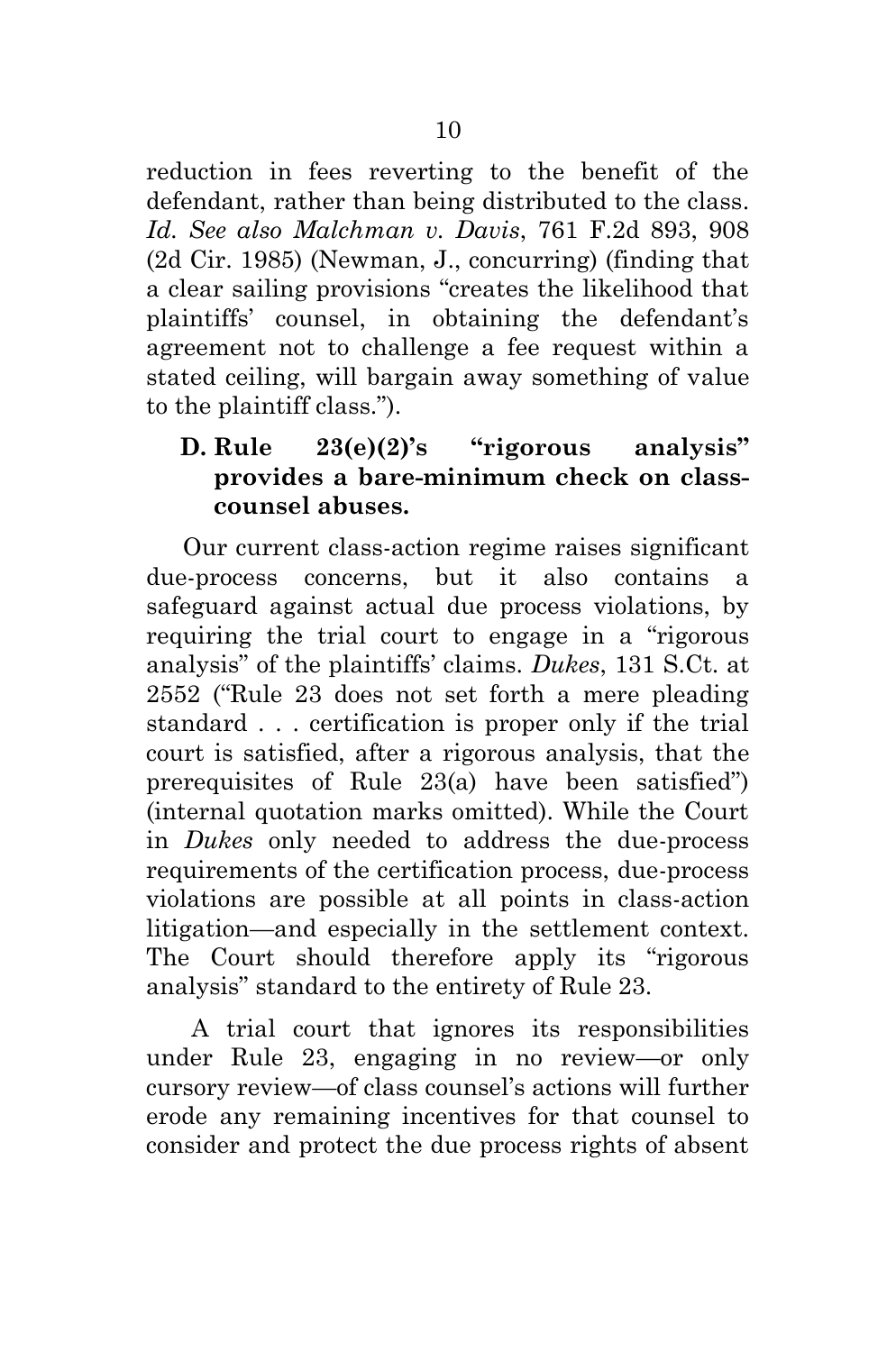class members. A trial court that takes its responsibilities under Rule 23 seriously will be alert for those areas where self-dealing by class counsel is likely, and will be better able to protect the interests of those most vulnerable in this context: those absent class members whose liberty and property interests are now in the hands of class counsel.

### **E. Courts should fulfill their Rule 23 duties and avoid due-process deprivations.**

The lower court, in its decision to uphold approval of the settlement agreement, barely acknowledged its responsibilities under Rule 23. Gascho, 822 F.3d at 276. While it played lip service to the requirement that the settlement be fair, reasonable, and adequate, it neglected even to mention the "rigorous analysis" requirement. Id. The Sixth Circuit applied its own multi-factor test, which includes such considerations as "the risk of fraud or collusion," yet failed to consider the real danger of self-dealing and collusion present with a "claims-made" settlement.

As the dissent below correctly noted, this was a settlement that fails to protect the interest of class members and "unduly enriches class counsel at the expense of their clients." *Id.* at 294-95 (Clay, J., dissenting). The clear-sailing and kicker clauses have been recognized by the Ninth Circuit as just the type of self-dealing and collusion that courts must police. In re Bluetooth Headset Products Liab. Litig., 654 F.3d 935, 947 (9th Cir. 2011). Most importantly, the fee award was justified on grounds that would not have survived even a cursory glance by a court that took its Rule 23 responsibilities seriously.

The lower court held that the award was fair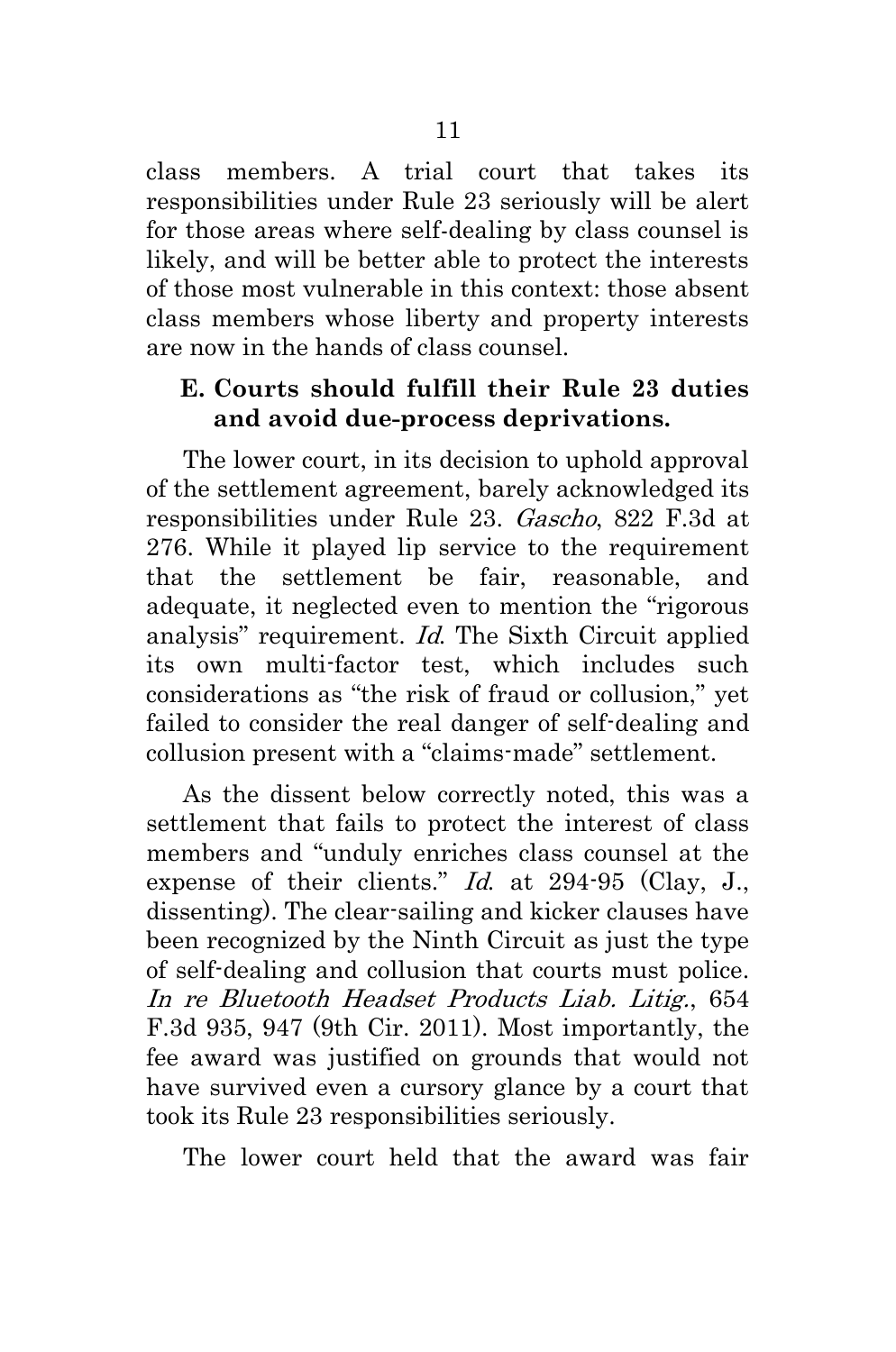based on the lodestar method, yet the district court took the testimony of plaintiffs' counsel at face value, disdaining the substantial evidentiary requirements traditionally demanded by courts. Gascho, 822 F.3d at 281; id. at 297 (Clay, J., dissenting). Alternatively, the Sixth Circuit held that the district court was justified in determining the benefit to the class by simply determining the midpoint between the benefit actually received by class members and the hypothetical benefit that would have been received at full participation. *Id.* at 288. Neither analysis constitutes the "rigorous analysis" required by this Court—they were superficial and perfunctory—and they fall short of that required by Rule 23.

Indeed, fee awards are a primary motivation for class-action settlement. *Eubank v. Pella Corp.*, 753 F.3d 718, 720 (7th Cir. 2014) ("From the selfish standpoint of class counsel and the defendant, . . . the optimal settlement is one modest in overall amount but heavily tilted toward attorneys' fees"). If the fee is justified on the basis of the hypothetical and factually false—premise of full class participation, the incentives for self-dealing will be strong. The district court's "midpoint" standard may present slightly weaker incentives, but those incentives are still unacceptably high. Moreover, the standard is methodologically unsound from a statistical perspective.

A sounder methodology exists, but it would require additional analysis, something the court below seemed determined to avoid. It is to treat the defendant as a rational actor who engages in costbenefit analysis regarding class-action settlements. The Sixth Circuit appears to have adopted the view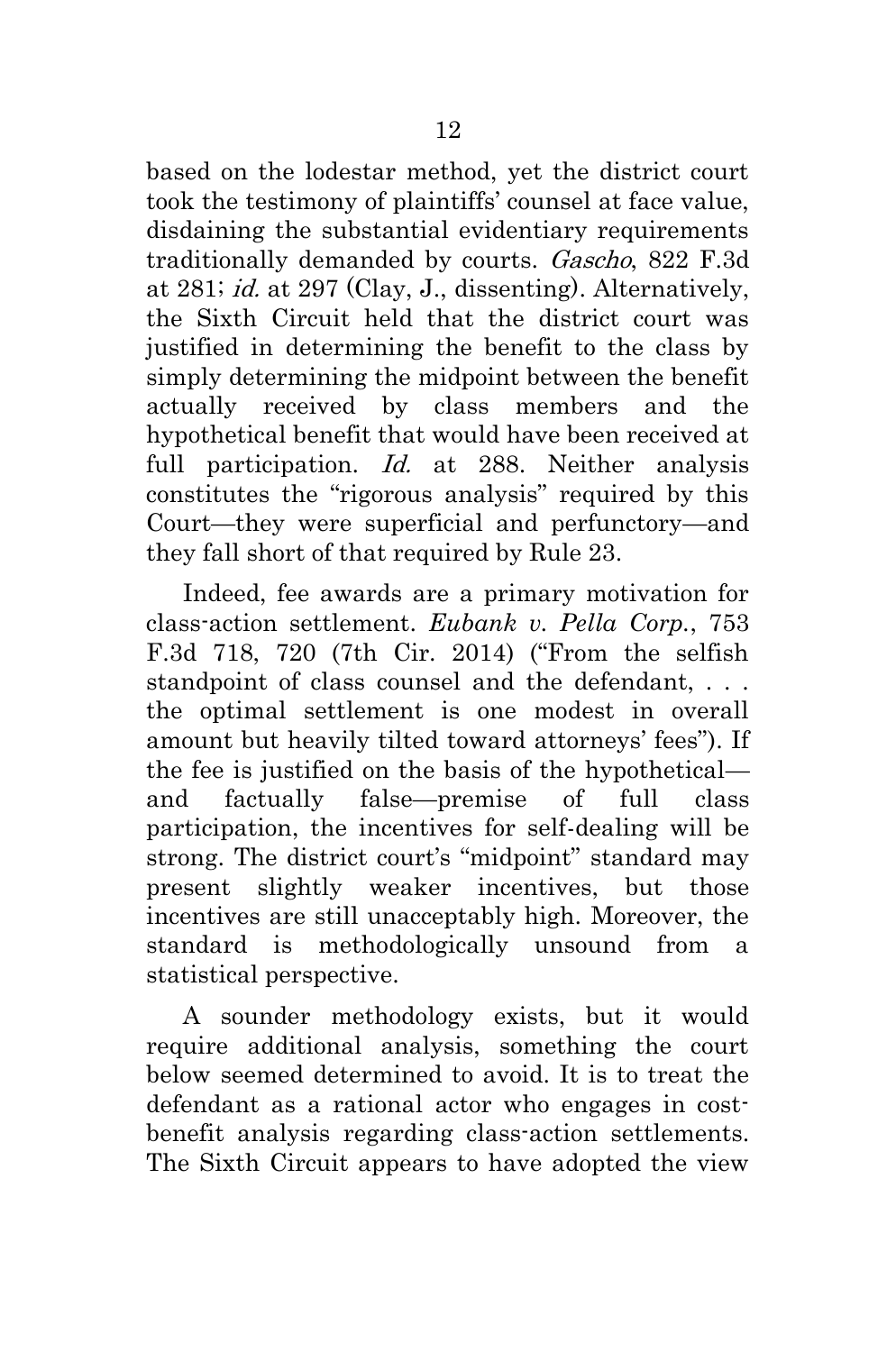that the "benefit to the class" is the value of concessions extracted from the defendant, the "harvest of the suit" as represented in the fund at full participation. *Gascho*, 822 F.3d at 282. It is likely true that the overall value of the settlement to the class is the cost to the defendant—but when the defendant agrees to settle, the cost is properly measured by the *expected* value, calculated by multiplying the likely participation rate by the hypothetical value at full participation.

This Court is no stranger to expected values, having utilized them for decades in the context of employment discrimination, Hazelwood School Dist. v. United States, 433 U.S. 299, 308 n.14 (1977) (estimating the expected minority employment, given the percentage of qualified minorities and the minority population), and habeas relief, *Castaneda v.* Partida, 430 U.S. 482, 496 n.17 (1977) (discussing expected grand-jury participation by Mexican-Americans). Rational defendants, in negotiating a settlement, would anticipate paying the expected value, plus or minus the standard deviation. Id. ("The measure of the predicted fluctuations from the expected value is the standard deviation"). They would never anticipate paying the hypothetical amount at full participation, so reliance on that number as the value of the class benefit is nonsensical. Similarly, no defendant would expect to pay according to the district court's "midpoint" standard, so it cannot justify a fee award either.

Use of the expected value is not only methodologically sound, but it also weakens the incentives for defendants to collude with class counsel. Class counsel will still want to artificially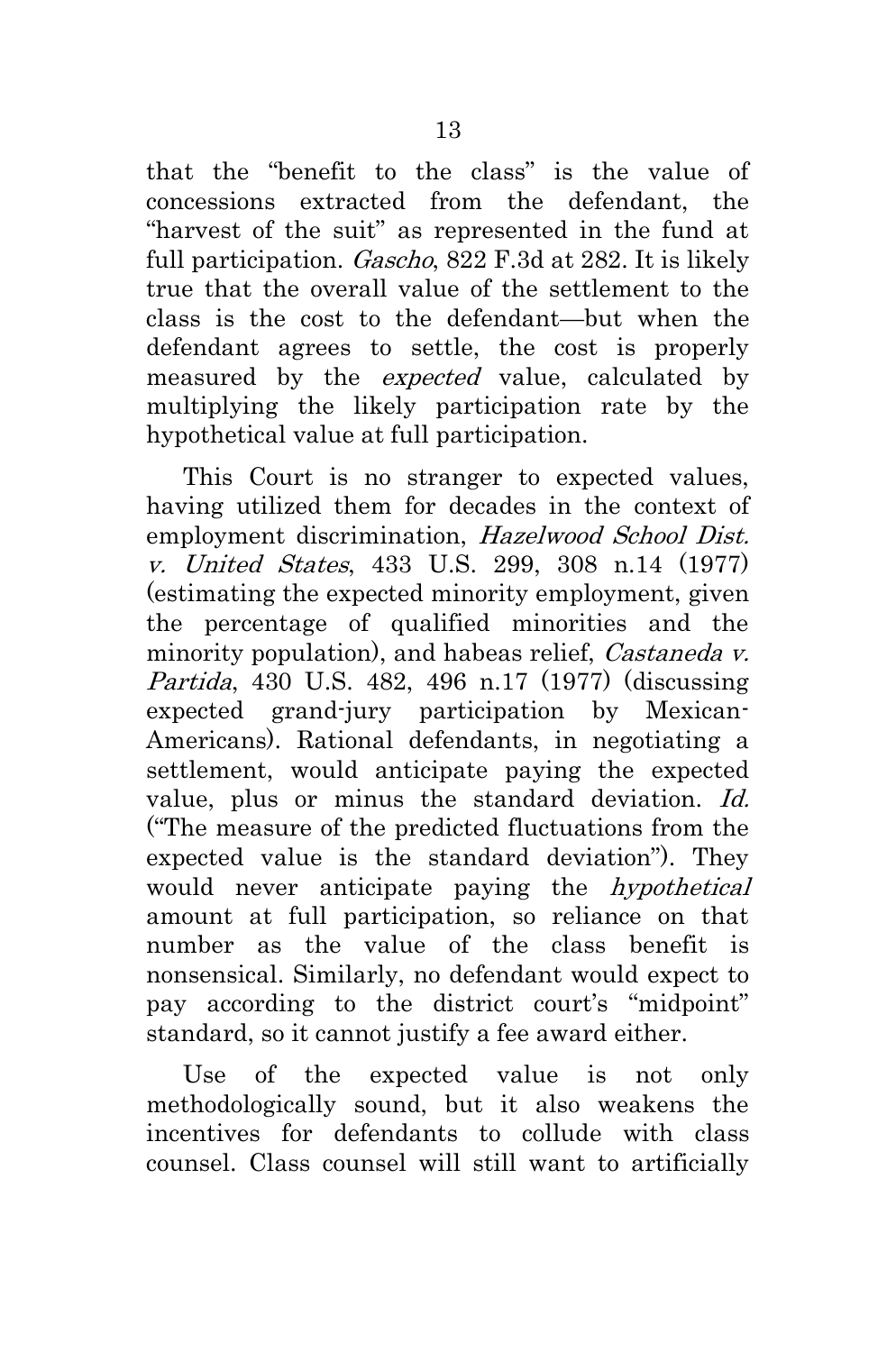inflate class numbers to justify large fee awards and defendants will still want to inflate class numbers to eliminate those claims and limit future legal exposure, but both goals will require some actual compensation of individual class members. Requiring an expected-value calculation will, at the margin, restore some measure of the adversarial relationship and increase protection for absent class members.

The lower court's errors appear to derive from its refusal to acknowledge the due-process risks of class actions generally and a willful blindness to the possibility of collusion between class counsel and defendants. That collusion would indicate that class counsel was not adequately representing class interests, thereby violating their due-process rights. The Sixth Circuit approved a method of valuing the benefit to the class that had never been accepted by any of its sister circuits, Gascho, 822 F.3d at 288 (Clay, J., dissenting), and that is methodologically unsound. It did so for the same reason that so many other courts approve settlements that enrich class counsel and defendants at the expense of class members: acting otherwise takes time and effort, not to mention a willingness to refrain from enriching political allies. That this Court has refused to enforce its rigorous-analysis requirement in any meaningful way has emboldened such lower-court lawlessness.

If allowed to stand, this decision will lead to greater levels of self-dealing by class counsel and greater levels of collusion between class counsel and defendants, aided by a methodologically unsound standard. These deprivations of due process will not be limited to those living in the Sixth Circuit, however, because class counsel nationwide will